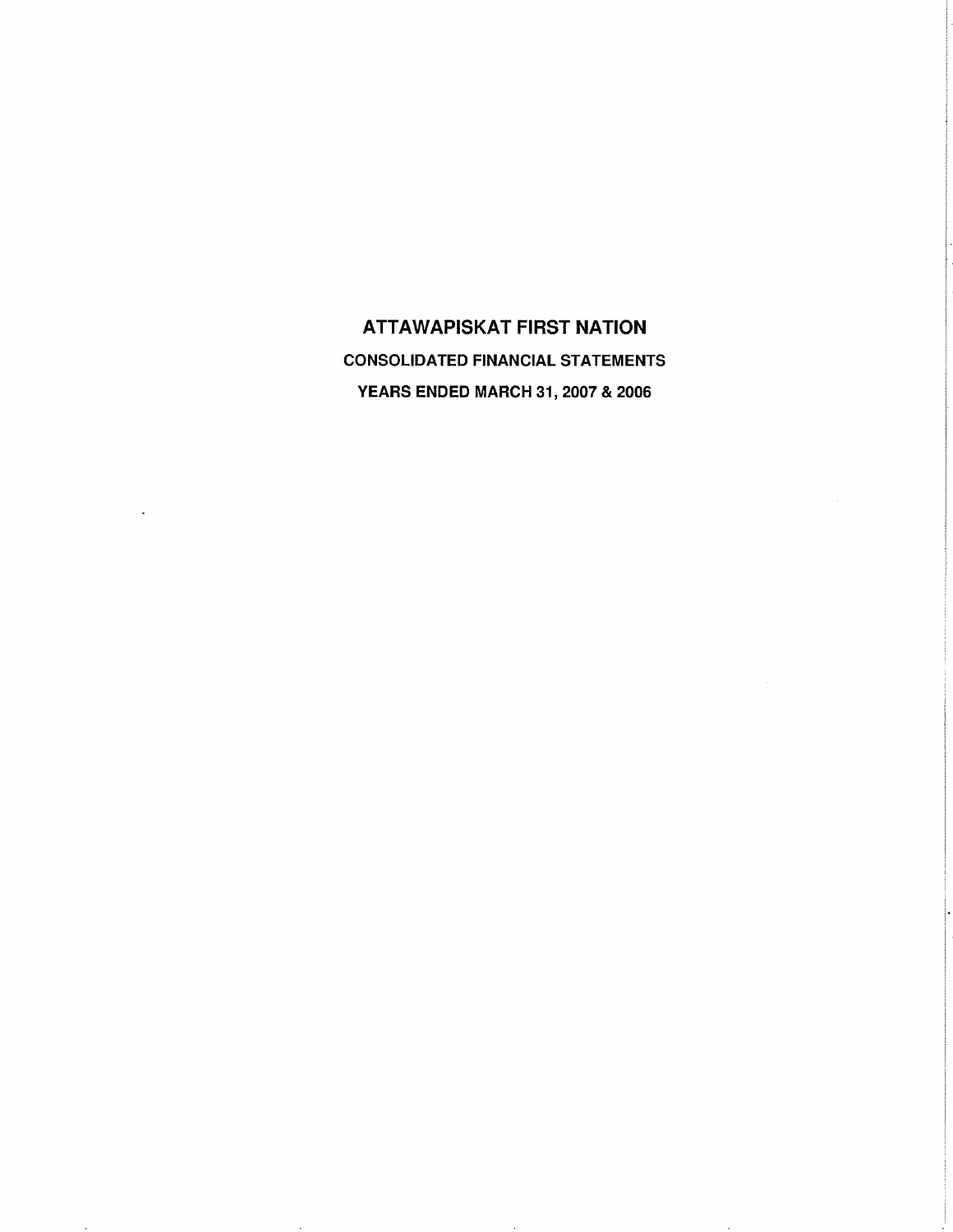# INDEX TO CONSOLIDATED FINANCIAL STATEMENTS AND DERIVATIVE REPORT

# YEARS ENDED MARCH 31, 2007 & 2006

MANAGEMENT'S RESPONSIBILITY FOR FINANCIAL REPORTING

AUDITORS' REPORT

### **STATEMENTS**

- 1 Consolidated Statement of Financial Position<br>2 Consolidated Statement of Financial Activities
- 2 Consolidated Statement of Financial Activities and Members' Equity<br>3 Consolidated Statement of Cash Flows
- 3 Consolidated Statement of Cash Flows

NOTES TO CONSOLIDATED FINANCIAL STATEMENTS

### **SCHEDULES**

- A Consolidated Statement of Financial Activities Operating Fund
- B Consolidated Statement of Financial Activities Capital Fund<br>C Consolidated Statement of Financial Activities INAC Trust F
- C Consolidated Statement of Financial Activities INAC Trust Fund<br>D Consolidated Statement of Financial Activities Casino Rama Fur
- D Consolidated Statement of Financial Activities Casino Rama Fund<br>E Consolidated Statement of Financial Activities CMHC Replacemen
- E Consolidated Statement of Financial Activities CMHC Replacement Reserve Funds

DERIVATIVE REPORT BY THE AUDITOR (not a component of the consolidated financial statements)

F Consolidated Schedule of Salaries, Honouraria and Travel Expenditures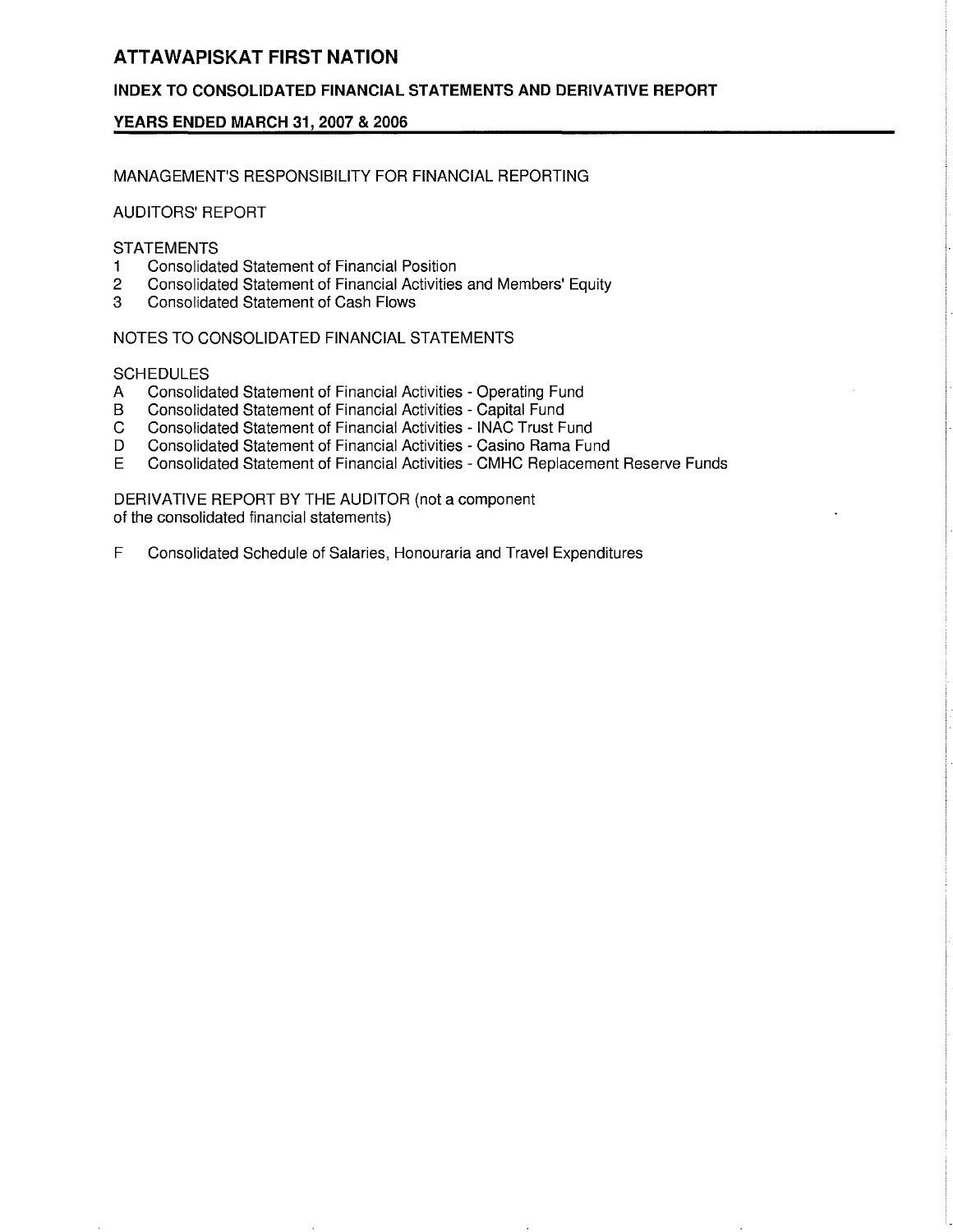#### MANAGEMENT'S RESPONSIBILITY FOR FINANCIAL REPORTING

The accompanying consolidated financial statements of Attawapiskat First Nation and all the information in this Annual Report are the responsibility of Management and have been approved by the Band Council.

The consolidated financial statements have been prepared by Management in accordance with Canadian generally accepted accounting principles for First Nations. The consolidated financial statements include some amounts that are based on estimates and judgments. Management has determined such amounts on a reasonable basis in order to ensure that the consolidated financial statements are presented (airly, in all material respects. Financial information used elsewhere in the Annual Report is consistent with that in the consolidated financial statements.

Attawapiskat First Nation's policy is to maintain systems of internal accounting and administrative controls of high quality, consistent with reasonable cost. Such systems are designed to provide reasonable assurance that the financial information is relevant, accurate and reliable and that the Band's assets are appropriately accounted for and adequately safeguarded.

The Band Council is responsible for ensuring that Management fulfills its responsibilities for financial reporting and is ultimately responsible for reviewing and approving the consolidated financial statements. The Band Council carries out this responsibility principally through its Finance Committee.

The Finance Committee is appointed by the Band Council. The committee meets periodically with Management, as well as the external auditors, to discuss internal controls over the financial reporting process, auditing matters and financial reporting issues, to satisfy itself that each party is properly discharging its responsibilities and to review the financial statements and the external auditors' report. The committee reports its findings to the Band Council for consideration by the Council when it approves the financial statements for issuance to the Band Council and residents of the community,

The consolidated financial statements have been audited by Ross, Pope & Company, tho external auditors, in accordance with Canadian generally accepted auditing standards for First Nations entities on behalf of the Band Council and residents of the community. The external auditors have full and free access to the Finance Committee.

Oros Tenklate Dchif

<u>.</u><br>Linna a compare e e el seu ser el server de l'altres el server e l'est

.Councillor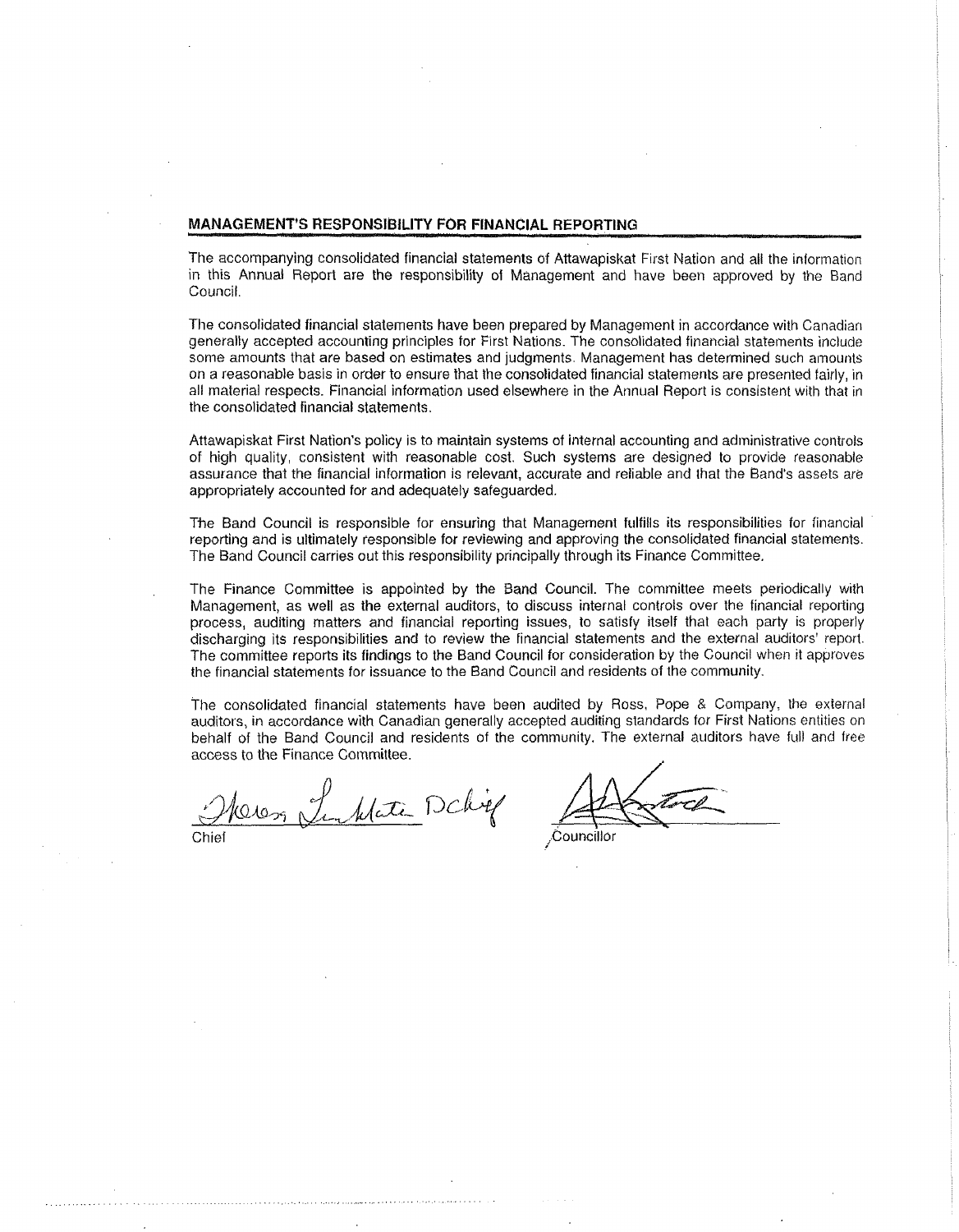



Telephone: (705) 264-9484 Fax: (705) 264-0788 infcrm@rosspope.com www.rosspope.com

### AUDITORS' REPORT

To the members of Attawapiskat First Nation

We have audited the consolidated statement of financial position of Attawapiskat First Nation as at March 31, 2007 and the consolidated statements of financial activities and members' equity and cash flows for the year then ended. These consolidated financial statements are the responsibility of the First Nation's management. Our responsibility is to express an opinion on these consolidated financial statements based on our audit.

We conducted our audit in accordance with Canadian generally accepted auditing standards. Those standards require that we plan and perform an audit to obtain reasonable assurance whether the financial statements are free of material misstatement. An audit includes examining, on a test basis, evidence supporting the amounts and disclosures in the financial statements. An audit also includes assessing the accounting principles used and significant estimates made by management, as well as evaluating the overall financial statement presentation.

In our opinion these financial statements present fairly, in all material respects, the financial position of the First Nation as at March 31, 2007 and the results of its operations and its cash flows for the year then ended in accordance with Canadian generally accepted accounting principles.

Ross, Pope & Company

Timmins, Ontario December 18,2007

Ross, Pope & Company Chartered Accountants Licensed Public Accountants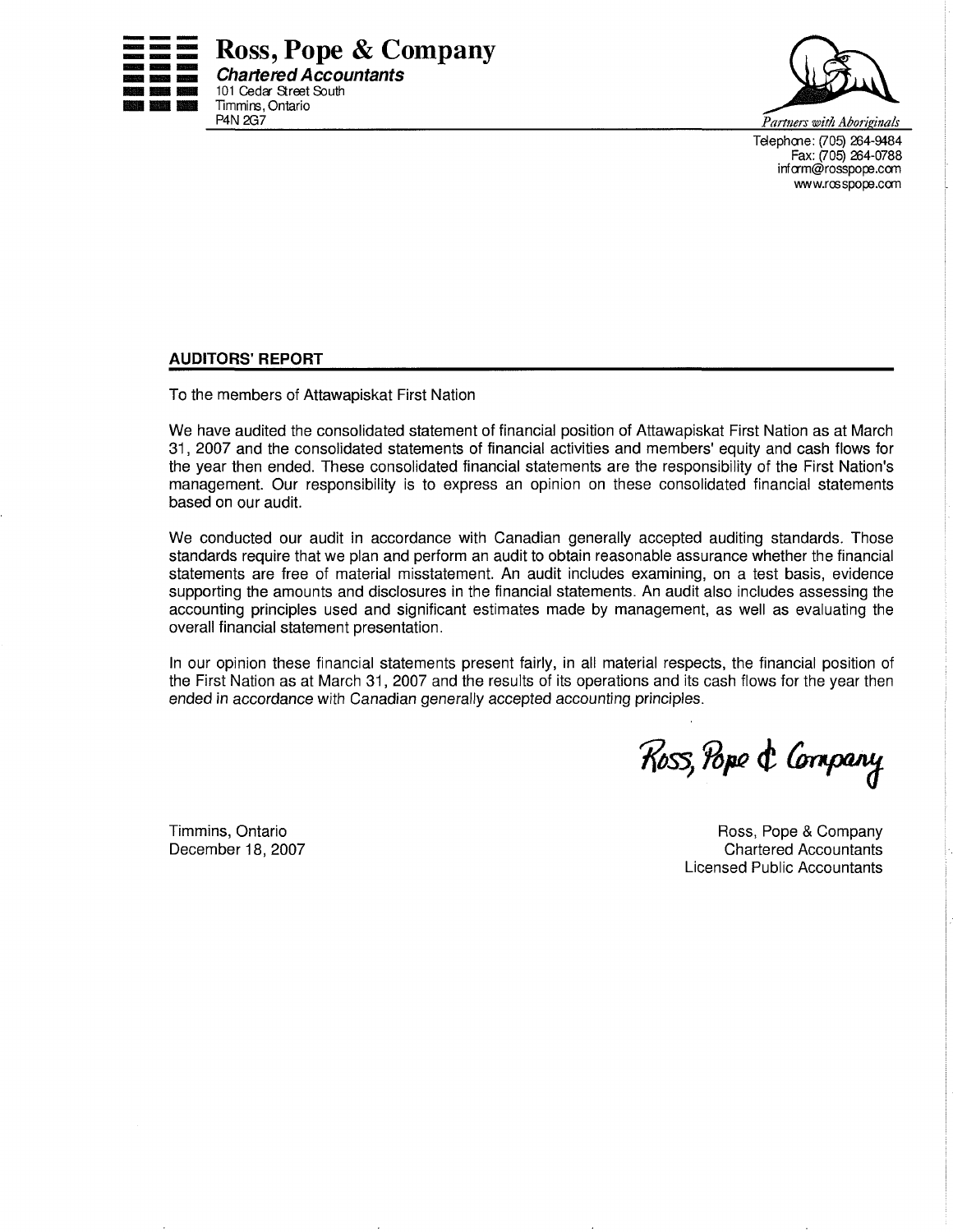# CONSOLIDATED STATEMENT OF FINANCIAL POSITION

# AS AT MARCH 31

|                                                                      | 2007                   | 2006                  |
|----------------------------------------------------------------------|------------------------|-----------------------|
| <b>ASSETS</b>                                                        |                        |                       |
| <b>CURRENT ASSETS</b><br>Cash                                        | 1,778,342<br>S.        | S<br>1,873,043        |
| Term deposit                                                         |                        | 450,000               |
| Marketable securities (Note 2) (market value \$229,041)              | 1                      |                       |
| Accounts receivable (Note 3)<br>INAC funding receivable              | 4,856,692<br>1,940,306 | 3,159,824             |
| Inventories (Note 1)                                                 | 1,307,293              | 1,529,714<br>585,367  |
| Other current assets                                                 | 52,695                 | 55,078                |
|                                                                      | 9,935,329              | 7,653,027             |
| Cash restricted for CMHC reserve fund (Note 1)                       | 288,059                | 269,559               |
| Funds held in trust - INAC (Note 4)                                  | 146,244                | 143,080               |
| Long-term deposit (Note 5)<br>Long-term accounts receivable (Note 6) | 168,456                | 161,437               |
| Capital assets (Notes 1 & 7)                                         | 231,177<br>55,538,128  | 325,252<br>54,183,349 |
|                                                                      | \$66,307,393           | \$62,735,704          |
| <b>LIABILITIES</b>                                                   |                        |                       |
| <b>CURRENT LIABILITIES</b>                                           |                        |                       |
| Term demand loan due in one year (Note 11)                           | \$<br>439,000          | \$                    |
| Accounts payable and accrued liabilities                             | 7,788,257              | 7,022,623             |
| Due to INAC - current portion (Note 10)                              |                        | 300,000               |
| Current portion of long-term debt (Note 12)                          | 481,123                | 473,366               |
|                                                                      | 8,708,380              | 7,795,989             |
| Term demand loan due thereafter (Note 11)                            | 1,756,000              |                       |
|                                                                      | 10,464,380             | 7,795,989             |
| Deferred revenue (Note 8)                                            | 2,067,470              | 1,043,250             |
| Capital receipts overexpended (Note 9)                               | 2,799,717              | 2,799,717             |
| Due to INAC - long-term portion (Note 10)                            | 2,400,000              | 2,100,000             |
| Long-term debt (Note 12)                                             | 3,842,072              | 3,437,403             |
|                                                                      | 21,573,639             | 17,176,359            |
| CONTINGENCIES (Note 13)                                              |                        |                       |
| <b>MEMBERS' EQUITY</b>                                               |                        |                       |
| Deficit in operating fund (Schedule A)                               | (2,765,939)            | (3,622,613)           |
| Equity in capital fund (Schedule B)                                  | 46,302,988             | 47,555,635            |
| Equity in INAC trust fund (Schedule C, Note 4)                       | 146,244                | 143,080               |
| Equity in Casino Rama fund (Schedule D, Note 15)                     | 762,402                | 1,213,684             |
| Equity in CMHC replacement reserve funds (Schedule E)                | 288,059                | 269,559               |
|                                                                      | 44,733,754             | 45,559,345            |
|                                                                      | \$66,307,393           | \$62,735,704          |

Approved by:

 $\mathcal{L}_{\mathcal{L}}$ Chief See accompanying notes.

.<br>La característica de la característica de la característica de la característica de la característica de la ca

l<br>Andreamain Air San Farance (1970)

akaguespir Councillor U

المتحدة والمتحدث والمتحدث والمتعاون والمتحدث والمتحدث والمتحدث والمتحدث والمتحدث والمراكب والمتحدث والمتحدث والمتحدث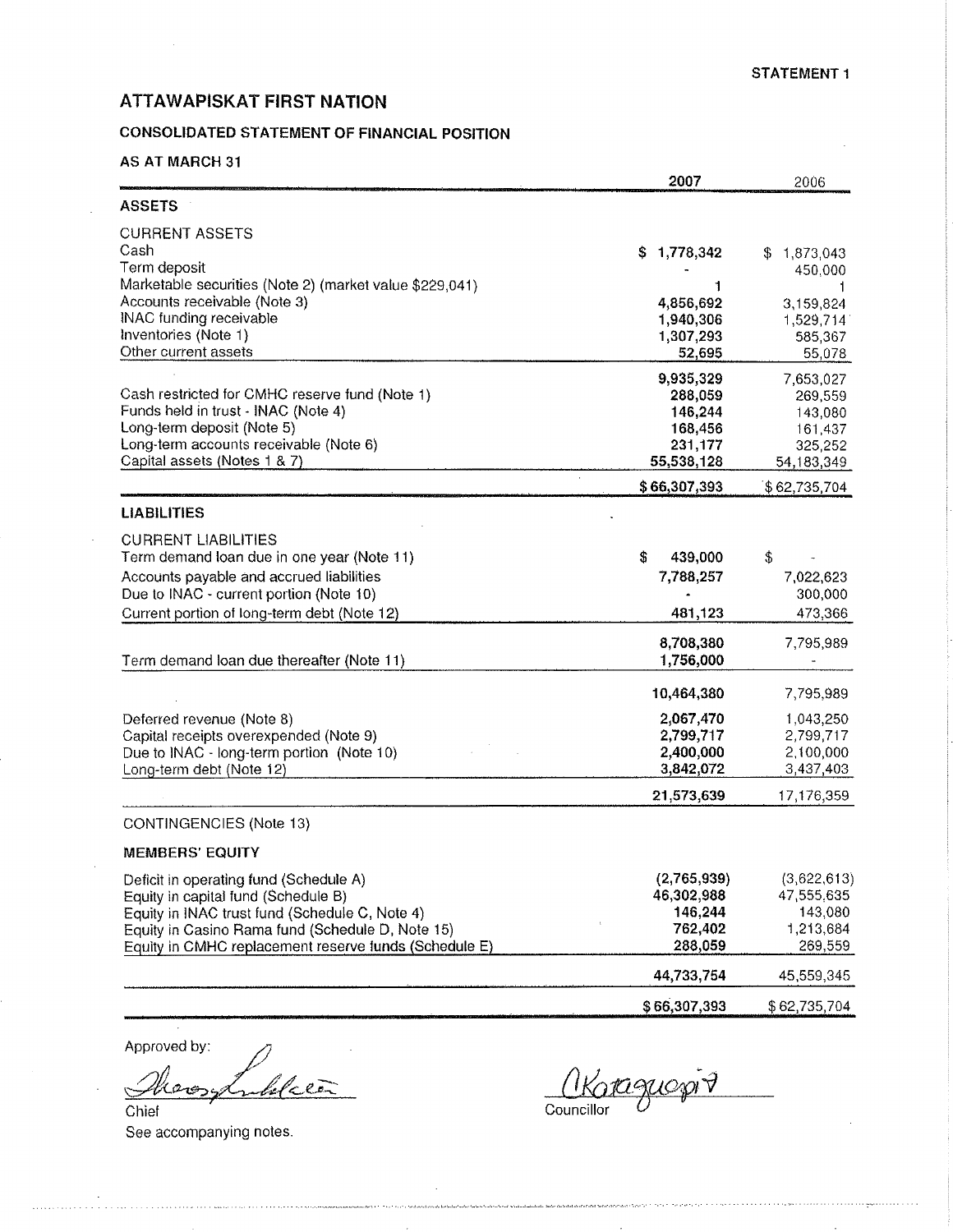# CONSOLIDATED STATEMENT OF FINANCIAL ACTIVITIES AND MEMBERS' EQUITY

| <b>YEARS ENDED MARCH 31</b>                  | 2007         | 2006         |
|----------------------------------------------|--------------|--------------|
| <b>REVENUE</b>                               |              |              |
| Indian and Northern Affairs Canada (Note 18) | \$16,881,212 | \$16,019,509 |
| Health and Welfare Canada                    | 941,591      | 904,012      |
| Casino Rama                                  | 313,317      | 810,371      |
| Province of Ontario                          | 3,547,067    | 3,410,569    |
| Contracting and user fees                    | 4,955,894    | 2,245,925    |
| <b>IBA trust distributions</b>               | 531,998      |              |
| Mushkegowuk Council                          | 123,891      | 274,896      |
| Canada Mortgage and Housing Corporation      | 164,515      | 150,471      |
| Other federal funding                        | 67,050       | 321,260      |
| Other                                        | 3,311,500    | 3,778,483    |
|                                              | 30,838,035   | 27,915,496   |
| <b>EXPENDITURES</b>                          |              |              |
| Administration                               | 2,632,639    | 3,216,382    |
| Amortization                                 | 4,964,877    | 4,319,947    |
| Debt service                                 | 295,393      | 249,528      |
| Program delivery                             | 12,077,263   | 9,390,519    |
| Wages and employee benefits                  | 11,807,067   | 10,988,781   |
| Write down (recovery) of accounts receivable | (113, 613)   | 483,886      |
|                                              | 31,663,626   | 28,649,043   |
| DEFICIENCY OF REVENUE OVER EXPENDITURES      | (825, 591)   | (733, 547)   |
| MEMBERS' EQUITY, beginning of year           | 45,559,345   | 46,292,892   |
| MEMBERS' EQUITY, end of year                 | \$44,733,754 | \$45,559,345 |

 $\sim$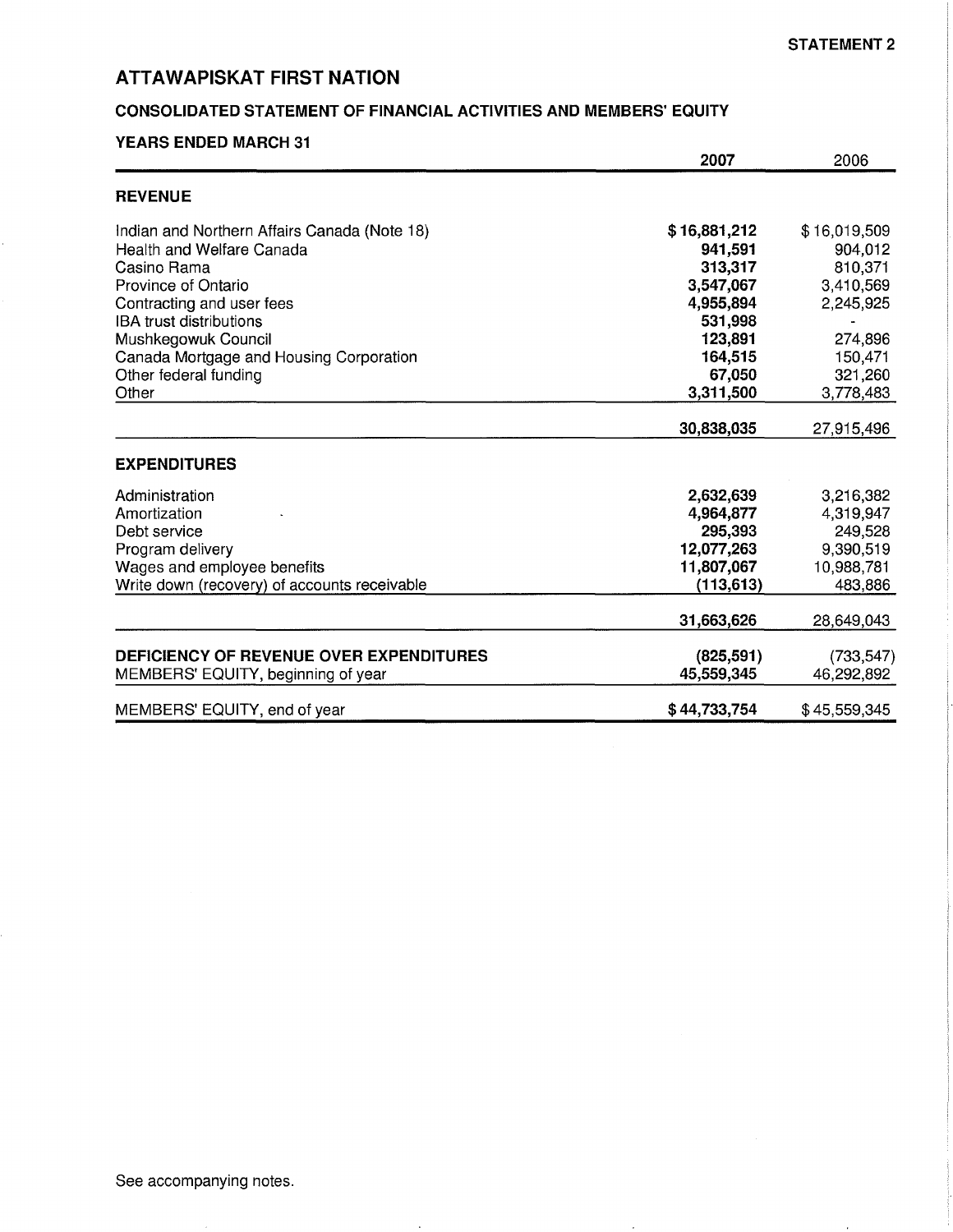## CONSOLIDATED STATEMENT OF CASH FLOWS

### YEARS ENDED MARCH 31

 $\mathcal{L}$ 

|                                                                                                                                                                                                                                                                                                                                     | 2007                                                                                                    | 2006                                                                                                      |
|-------------------------------------------------------------------------------------------------------------------------------------------------------------------------------------------------------------------------------------------------------------------------------------------------------------------------------------|---------------------------------------------------------------------------------------------------------|-----------------------------------------------------------------------------------------------------------|
| <b>OPERATING ACTIVITIES</b>                                                                                                                                                                                                                                                                                                         |                                                                                                         |                                                                                                           |
| DEFICIENCY OF REVENUE OVER EXPENDITURES<br>ITEMS NOT AFFECTING CASH:<br>Amortization                                                                                                                                                                                                                                                | \$<br>(825, 591)<br>4,964,877                                                                           | \$<br>(733, 547)<br>4,319,947                                                                             |
| DECREASE (INCREASE) IN:<br>Accounts receivable<br><b>INAC funding receivable</b><br>Inventories<br>Other current assets<br>Cash restricted for CMHC reserve funds<br>Funds held in trust - INAC<br>Long-term deposit<br>Long-term accounts receivable<br><b>INCREASE (DECREASE) IN:</b><br>Accounts payable and accrued liabilities | (1,696,869)<br>(410,592)<br>(721, 925)<br>2,383<br>(18,500)<br>(3, 163)<br>(7,019)<br>94,075<br>765,633 | (1,448,191)<br>(81,998)<br>76,080<br>355,875<br>(18,500)<br>(9, 158)<br>(84, 228)<br>196,400<br>2,879,230 |
| Deferred revenue                                                                                                                                                                                                                                                                                                                    | 1,024,220                                                                                               | (1,818,176)                                                                                               |
| CASH PROVIDED BY OPERATING ACTIVITIES                                                                                                                                                                                                                                                                                               | 3,167,529                                                                                               | 3,633,734                                                                                                 |
| <b>FINANCING ACTIVITIES</b>                                                                                                                                                                                                                                                                                                         |                                                                                                         |                                                                                                           |
| Repayment of long-term debt<br>Proceeds of long-term debt<br>Proceeds of demand loan<br>Repayment to INAC                                                                                                                                                                                                                           | (342, 571)<br>754,999<br>2,195,000                                                                      | (490, 384)<br>161,364<br>(300,000)                                                                        |
| CASH PROVIDED BY (USED IN) FINANCING ACTIVITIES                                                                                                                                                                                                                                                                                     | 2,607,428                                                                                               | (629, 020)                                                                                                |
| <b>INVESTING ACTIVITIES</b>                                                                                                                                                                                                                                                                                                         |                                                                                                         |                                                                                                           |
| Investment in term deposit<br>Capital expenditures expensed in operations<br>Capital expenditures financed by debt                                                                                                                                                                                                                  | 450,000<br>(3,369,659)<br>(2,949,999)                                                                   | (450,000)<br>(3,788,603)<br>(256, 202)                                                                    |
| CASH USED IN INVESTING ACTIVITIES                                                                                                                                                                                                                                                                                                   | (5,869,658)                                                                                             | (4, 494, 805)                                                                                             |
| <b>CHANGE IN CASH</b><br>CASH, beginning of year                                                                                                                                                                                                                                                                                    | (94, 701)<br>1,873,043                                                                                  | (1,490,091)<br>3,363,134                                                                                  |
| CASH, end of year                                                                                                                                                                                                                                                                                                                   | \$1,778,342                                                                                             | \$1,873,043                                                                                               |
| SUPPLEMENTARY CASH FLOW INFORMATION:<br>Interest paid                                                                                                                                                                                                                                                                               | \$<br>295,393                                                                                           | \$<br>249,528                                                                                             |

 $\alpha$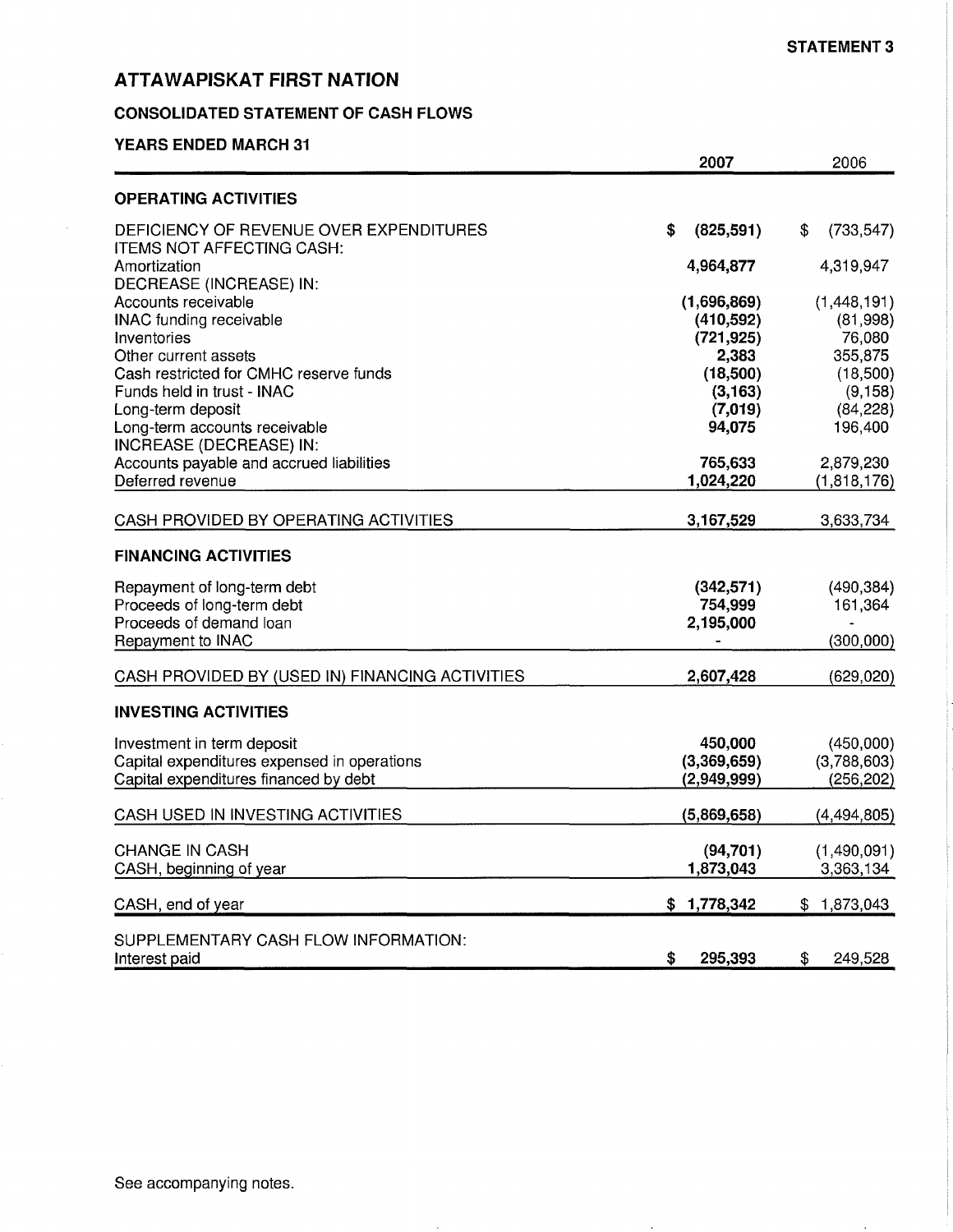# NOTES TO CONSOLIDATED FINANCIAL STATEMENTS

### YEARS ENDED MARCH 31, 2007 & 2006

### NATURE OF ORGANIZATION

Attawapiskat First Nation is an Indian Band located on Indian Reserve 91 A in the James Bay Region of Northern Ontario.

### 1. BASIS OF PRESENTATION AND SIGNIFICANT ACCOUNTING POLICIES

The consolidated financial statements are the representation of management and have been prepared in accordance with Canadian generally accepted accounting principles for First Nations as defined in the Year-end Reporting Handbook of the Department of Indian and Northern Affairs Canada, which requires adherence to the Public Sector Accounting Board accounting recommendations. Significant accounting policies are as follows:

### (a) CONSOLIDATION

The consolidated financial statements include the accounts of the following separate legal entities:

Attawapiskat First Nation Band Attawapiskat First Nation Education Authority Attawapiskat First Nation Maytawaywin Authority (Arena Gymnasium facility) Attawapiskat Development Corporation Attawapiskat Health Services Board Attawapiskat Power Corporation Attawapiskat Resources Inc. Attawapiskat Limited Partnership

Inter-entity transactions and balances have been eliminated.

The consolidated financial statements do not include the assets of the "Attawapiskat Trust", a trust created to receive revenues under an "Impact Benefit Agreement" (IBA) with DeBeers Canada Inc. The assets of the trust at March 31, 2007 (unaudited) were approximately \$4,264,724. Accounts payable includes \$1,001,338 due from Attawapiskat Limited Partnership to the trust.

On April 1, 2005, the Attawapiskat First Nation Band assumed operation of community health services previously operated by the Attawapiskat Health Services Board. As such, Attawapiskat Health Services Board reported no revenues or expenditures during the 2007 fiscal year.

Attawapiskat Power Corporation does not incorporate the use of "equity in capital fund" in its financial statements. For the purposes of this consolidation, utility equity of the corporation is reduced by the net book value of capital assets, with a corresponding increase in "equity in capital fund". Additions to capital assets are recorded as an operating expenditure and amortization is eliminated as an operating expenditure with corresponding adjustments to "equity in capital fund".

# (b) FUND ACCOUNTING

The First Nation uses fund accounting procedures which result in a self-balancing set of accounts for each fund established by legal, contractual or voluntary actions. Funds are maintained for the following programs as follows:

- OPERATING FUND general activities of administration, social assistance, technical services, education, community economic development, community health and community recreation.
- INAC TRUST FUND reports on trust funds owned by the First Nation and held by the Federal government.
- CASINO RAMA RESERVE FUNDS reports on unexpended funds received from First Nations Limited Partnership.
- CMHC REPLACEMENT RESERVE FUND reports on funds restricted for the replacement and renovation of CMHC rental properties as directed by the Canada Mortgage and Housing Corporation.

CAPITAL FUND - - reports the capital assets of the First Nation, together with related financing.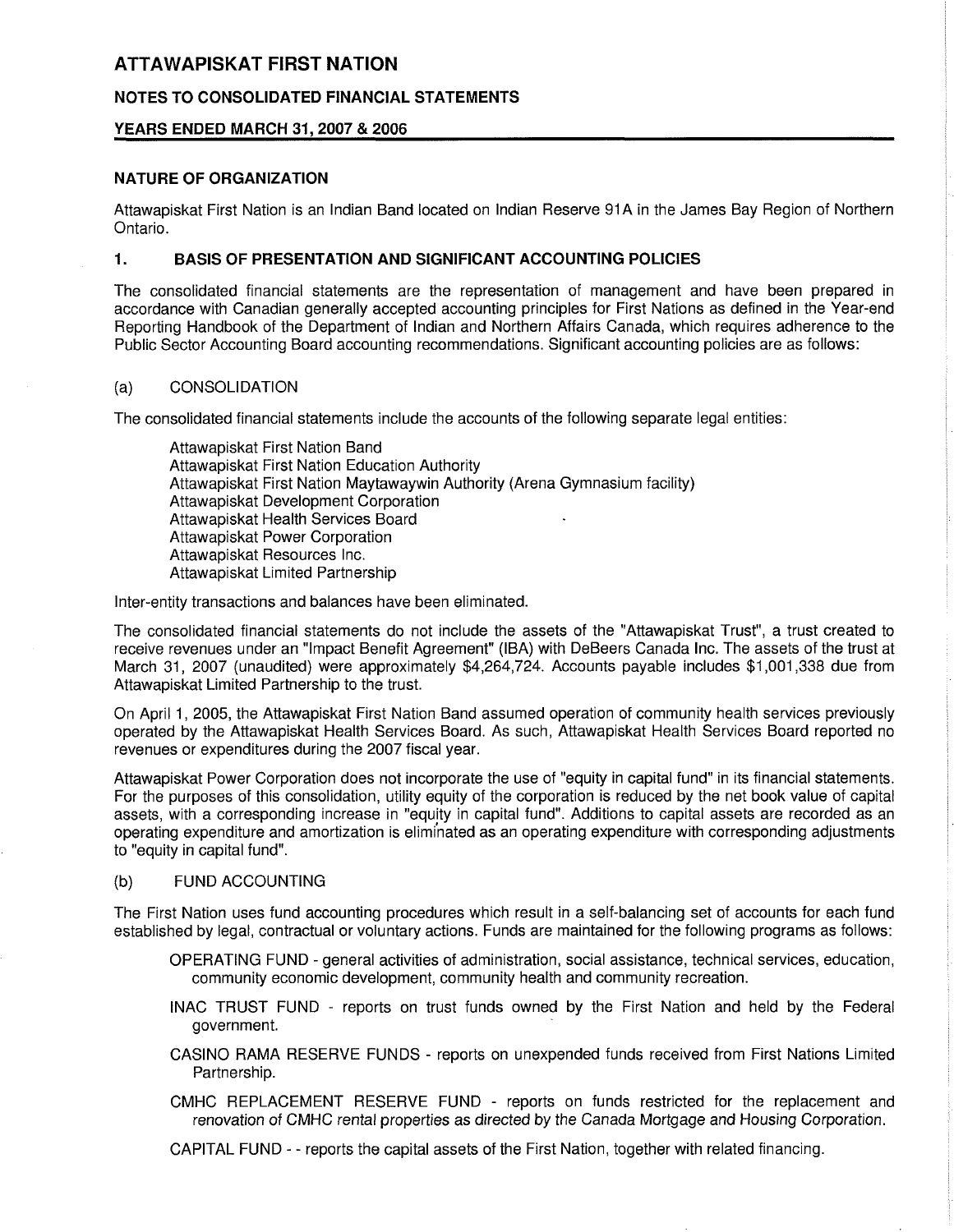### NOTES TO CONSOLIDATED FINANCIAL STATEMENTS (CONT'D)

### YEARS ENDED MARCH 31, 2007 & 2006

### 1. BASIS OF PRESENTATION AND SIGNIFICANT ACCOUNTING POLICIES (CONT'D)

#### (c) INVENTORIES

Inventories, comprised primarily of coarse aggregate stockpiles for resale and use in operations and fuel stock for standby electricity generation, are recorded at cost on a first in first out basis. Management expects inventory to be utilized in the 2008 fiscal year.

#### (d) CAPITAL ASSETS

Buildings, infrastructure and other equipment are stated at cost. Amortization is provided using various methods and annual rates as follows:

| <b>Buildings</b>              | straight-line basis                      | 5%        |
|-------------------------------|------------------------------------------|-----------|
| Educational facilities        | straight-line basis                      | 5%        |
| Teacherage housing facilities | straight-line basis                      | 5%        |
| Infrastructure                | straight-line basis                      | 5%        |
| Other equipment               | declining balance or straight-line basis | 4% to 40% |

The acquisition and construction costs of capital assets and principal payments on capital debt which are not funded from capital financing sources are charged to operations and matched with the applicable revenue source in the year of expenditure. These expenditures are also recorded as an addition to capital assets at cost with a corresponding increase to Equity in Capital Fund. The First Nation regularly reviews capital assets for obsolescence.

#### (e) USE OF ESTIMATES

The preparation of consolidated financial statements in conformity with Canadian generally accepted accounting principles requires management to make estimates and assumptions that affect the reported amounts of assets and liabilities and disclosure of contingent assets and liabilities as at the date of the consolidated financial statements, and the reported amounts of revenue and expenditure during the period. Actual results could differ from these estimates.

#### (f) GOVERNMENT TRANSFERS

Government transfers are recognized in the consolidated financial statements as revenues in the period in which events giving rise to the transfer occur, providing the transfers are authorized, and eligible criteria have been met, and reasonable estimates of the amounts can be made.

### 2. MARKETABLE SECURITIES

Marketable securities, carried at the lower of cost and market value, consist of 4,269 common shares of Sunlife Financial Inc. The shares were received upon demutualization of the carrier of Attawapiskat First Nation Education Authority's extended health benefit plan.

#### 3. ACCOUNTS RECEIVABLE

Included in accounts receivable is \$13,772 (2006 - \$64,127) representing advances, net of allowances for doubtful accounts of \$380,883 (2006 - \$244,387), to and on behalf of employees and officers of the First Nation and consolidated entities. Management has collection procedures in place and expects the balances to be repaid.

#### 4. FUNDS HELD IN TRUST - INAC

Funds held in trust - INAC represents monies in the custody of Indian and Northern Affairs Canada. Any use of the funds must be approved by the First Nation membership and authorized by Indian and Northern Affairs Canada.

#### 5. LONG-TERM DEPOSIT

Long-term deposit consists of a deposit requirement to the Independent Electricity System Operator by Attawapiskat Power Corporation. The deposit will be refundable once the corporation has established a satisfactory payment history to the Independent Electricity System Operator.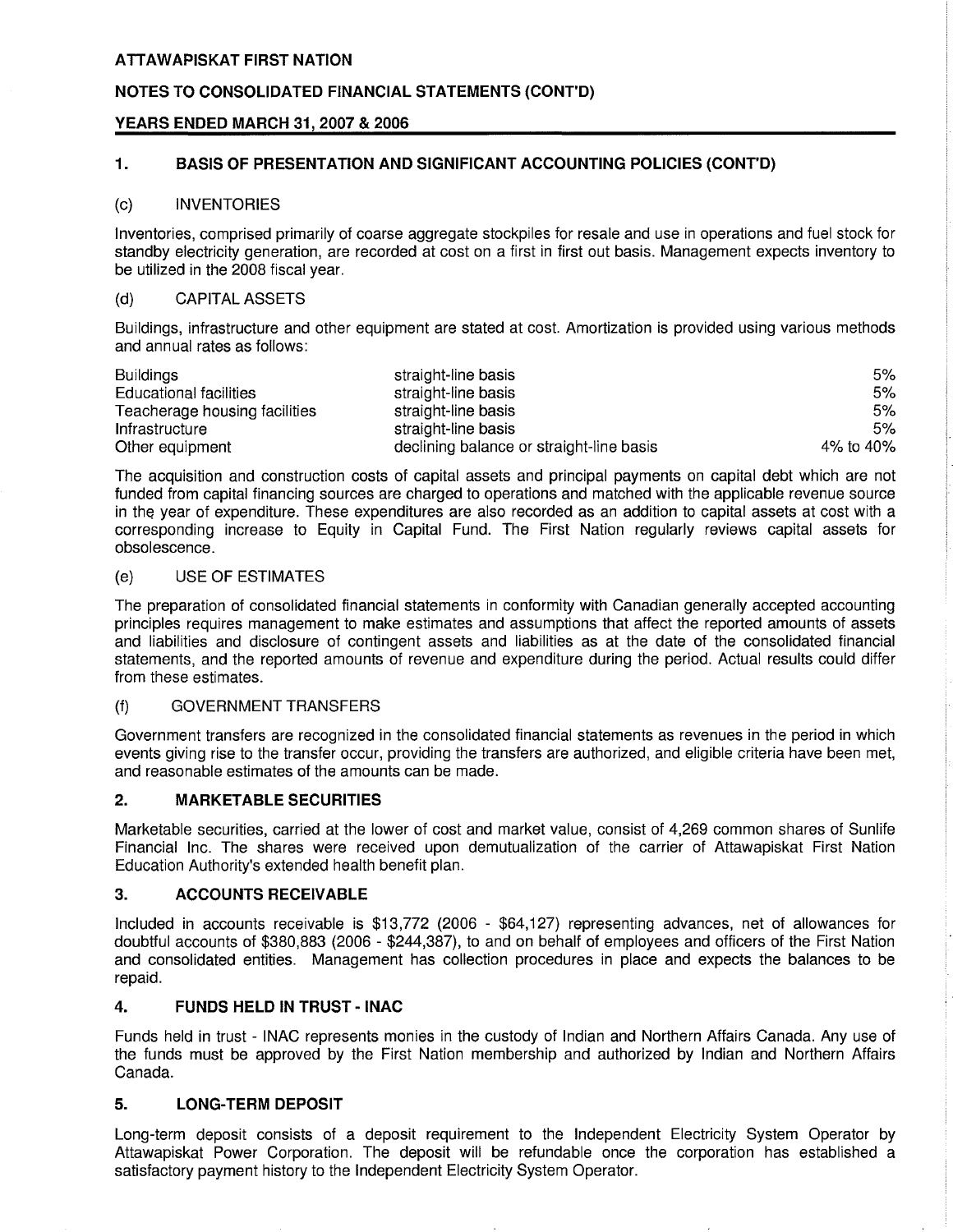# NOTES TO CONSOLIDATED FINANCIAL STATEMENTS (CONT'D)

## YEARS ENDED MARCH 31, 2007 & 2006

## 6. LONG-TERM ACCOUNTS RECEIVABLE

Accounts receivable previously carried by Hydro One Remotes and paid by Attawapiskat First Nation as a condition of the transfer of electrical distribution assets from Hydro One Remotes is being collected by Attawapiskat Power Corporation. The arrears balances in excess of \$1,200 per customer have been classified as long-term to reflect the collection process utilized by the corporation.

## 7. CAPITAL ASSETS

|                               |              | <b>ACCUMULATED</b>  |              | <b>NET</b>   |
|-------------------------------|--------------|---------------------|--------------|--------------|
|                               | COST         | <b>AMORTIZATION</b> | 2007         | 2006         |
| <b>Buildings</b>              | \$26,817,839 | \$11,207,614        | \$15,610,225 | \$16,082,268 |
| <b>Educational facilities</b> | 13,839,268   | 5,669,794           | 8,169,474    | 8,319,272    |
| Teacherage housing facilities | 3,461,305    | 1,613,601           | 1,847,704    | 1,906,464    |
| Infrastructure                | 45,129,387   | 16,576,453          | 28,552,934   | 26,260,040   |
| Other equipment               | 4,940,239    | 3,582,448           | 1,357,791    | 1,615,305    |
|                               | \$94,188,038 | \$38,649,910        | \$55,538,128 | \$54,183,349 |

Educational facilities includes \$583,093 (2006 - \$291,121) of development costs for a new primary school. The expenditures are not being amortized. Amortization will commence upon commissioning of the new school'.

### 8. DEFERRED REVENUE

Deferred revenue consists of funding for capital and other projects received in the current and prior years for budgeted expenditures which were not incurred in the current and prior fiscal years and will be applied against the applicable future expenditures in the fiscal year incurred.

Details of the deferred revenue balance are as follows:

|                                         | 2007      |         | 2006                     |
|-----------------------------------------|-----------|---------|--------------------------|
| De Beers - Pursuits compensation        |           | 300,000 | 300,000<br>\$            |
| FedNor - Organizational review          |           |         | 36,000                   |
| Human Resources Development Canada      |           | 33,750  | 33,750                   |
| <b>INAC - Education (various)</b>       |           |         | 26,295                   |
| INAC - Housing (various)                |           | 648,342 | 414,950                  |
| <b>INAC</b> - Minor capital             |           | 432,540 |                          |
| <b>INAC</b> - Secondary school addition |           | 600,000 | $\overline{\phantom{a}}$ |
| INAC - Water plant upgrades             |           | 19.017  | 160,000                  |
| INAC - Water waste management study     |           |         | 38,934                   |
| Northwest Company rental deposit        |           | 33,821  | 33,321                   |
|                                         | 2,067,470 |         | 1,043,250                |

#### 9. CAPITAL RECEIPTS OVEREXPENDED

Capital receipts overexpended relates to funds received in prior years from Indian and Northern Affairs Canada for the development and construction of a protective flood dike. The project was suspended in progress in a prior year pending the resolution of funding matters and engineering and financial issues arising from cost overruns incurred under the original designs. As the funding related to the incomplete project has been expended, additional sources of financing will be required in order to complete the project.

### 10. DUE TO INAC

The balance due to INAC is repayable at \$300,000 annually by way of a partial holdback of minor capital funding. Annual repayments have been postponed for the 2007 and 2008 fiscal years.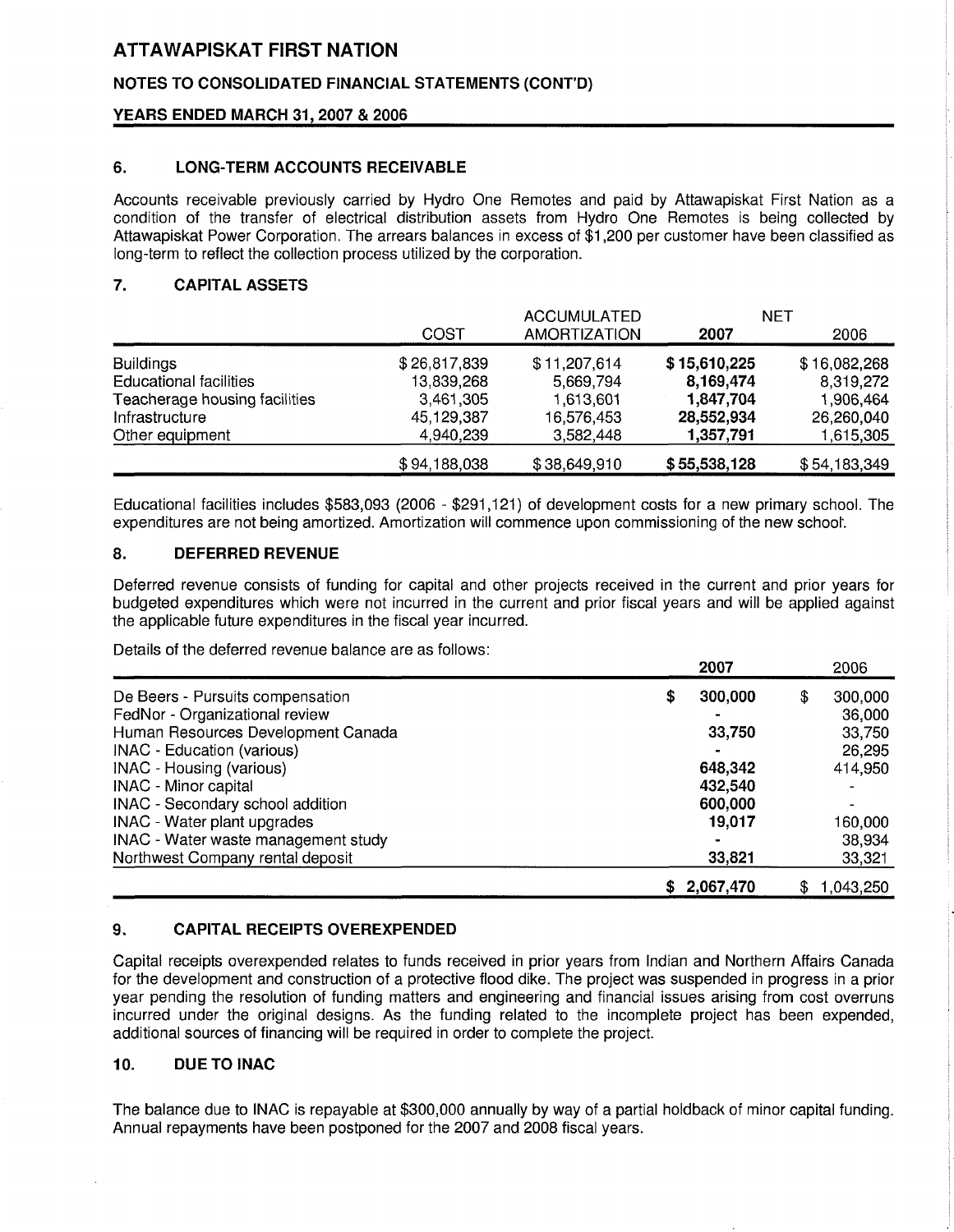# NOTES TO CONSOLIDATED FINANCIAL STATEMENTS (CONT'D)

### YEARS ENDED MARCH 31, 2007 & 2006

# 11. TERM DEMAND LOAN

The term demand loan, obtained to finance a 62 lot subdivision, bears interest at the bank prime rate plus 0.5%. Repayment is to be made over 5 years from minor capital funding. Annual payments of \$439,000 are due April 1 2008 to 2012 inclusive.

 $\bar{V}$ 

# 12. LONG-TERM DEBT

|                                                                                                                                                                                                                                                                                                         | 2007                 | 2006                 |
|---------------------------------------------------------------------------------------------------------------------------------------------------------------------------------------------------------------------------------------------------------------------------------------------------------|----------------------|----------------------|
| CMHC mortgage payable bearing interest at 4.76%, repayable at<br>\$12,591 per month principal and interest, secured by real property,<br>maturing July 2010.                                                                                                                                            | 467,042<br>\$        | \$<br>593,420        |
| CMHC mortgage payable bearing interest at 9.47%, repayable at<br>\$4,424 per month principal and interest, secured by real property,<br>maturing August 2019.                                                                                                                                           | 396,107              | 407,524              |
| Bank loan relating to Peacekeepers facilities, bearing interest at<br>8.95%, repayable at \$1,648 per month principal and interest,<br>secured by Band Council resolution and property lease<br>assignment, maturing October 2007.                                                                      | 71,391               | 82,351               |
| BMO bank loan payable bearing interest at 5.87%, secured by a<br>fixed and floating charge on a commercial complex, triplex, office<br>complex, general assignment of book debts, and assignment of<br>lease agreement, repayable at \$30,641 per month principal and<br>interest, maturing April 2009. | 2,449,585            | 2,637,376            |
| Loan payable bearing interest at 2.9%, secured by vehicle,<br>repayable at \$870 per month principal and interest, maturing<br>January 2011.                                                                                                                                                            | 37,832               | 47,030               |
| Loan payable bearing interest at 7.75%, secured by promissory<br>note and a lien on equipment, repayable at \$1,519 per month<br>principal and interest, maturing March 2010.                                                                                                                           | 130,691              | 118,656              |
| GMAC loan payable, bearing interest at 7.90%, repayable at \$873<br>per month principal and interest, secured by automotive<br>equipment, maturing October 2008.                                                                                                                                        | 15,548               | 24,412               |
| CMHC mortgage payable approved to a maximum of \$1,432,800<br>and expected to be fully advanced in January 2008 at which time<br>interest will be set. Thereafter the mortgage will be repayable in<br>equal monthly blended payments for 25 years.                                                     | 754,999              |                      |
| Less: Current portion                                                                                                                                                                                                                                                                                   | 4,323,195<br>481,123 | 3,910,769<br>473,366 |
|                                                                                                                                                                                                                                                                                                         | 3,842,072<br>S       | 3,437,403<br>\$      |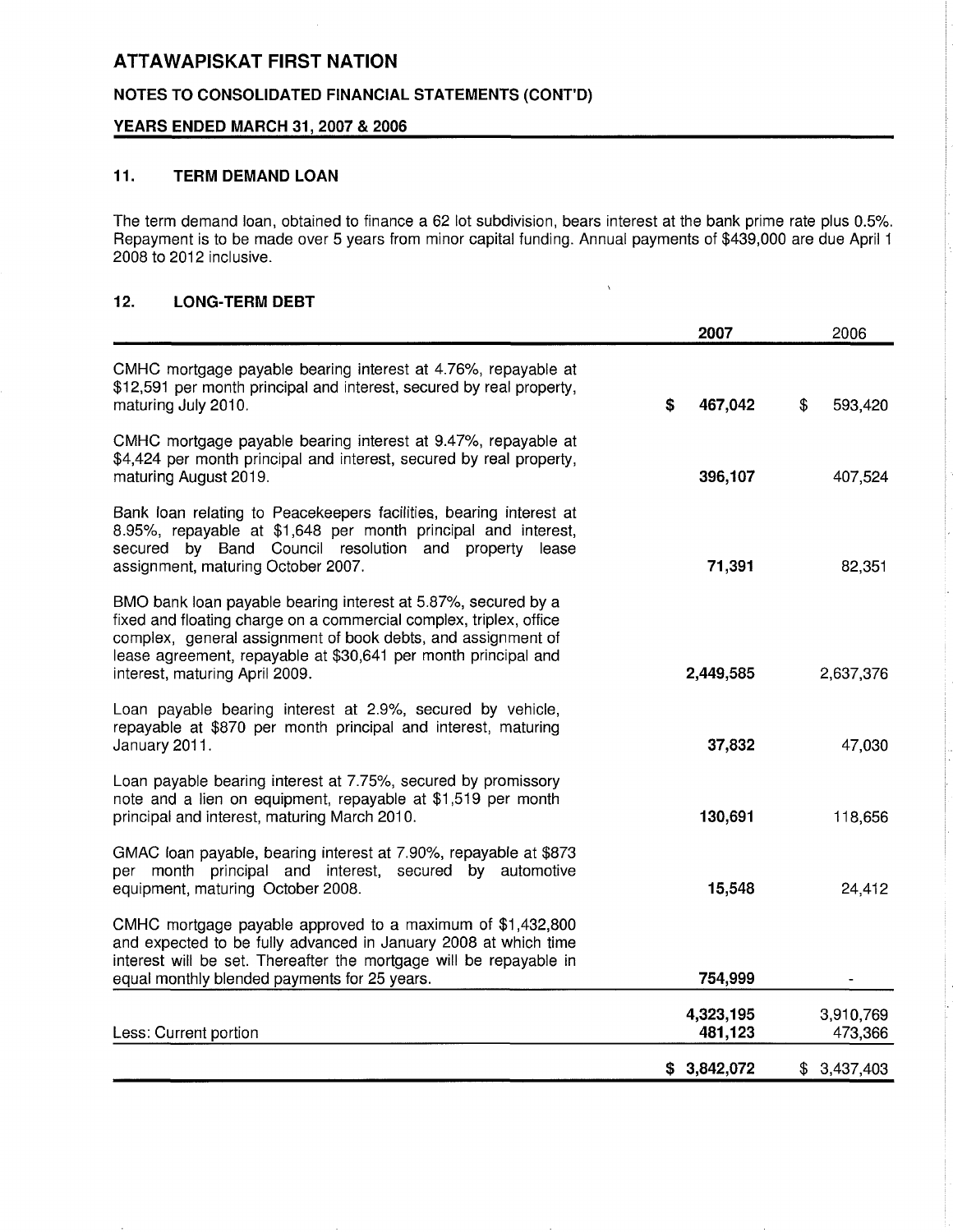# NOTES TO CONSOLIDATED FINANCIAL STATEMENTS (CONT'D)

# YEARS ENDED MARCH 31, 2007 & 2006

# 12. LONG-TERM DEBT (CONT'D)

Principal portion of the credit facilities due in the next five years and thereafter including the advanced portion of the CMHC facility at an assumed interest rate of 7% are approximately as follows:

| 2008       | \$<br>481,123   |
|------------|-----------------|
| 2009       | 439,826         |
| 2010       | 2,139,306       |
| 2011       | 198,407         |
| 2012       | 39,706          |
| Thereafter | 1,024,827       |
|            | 4,323,195<br>\$ |

### 13. CONTINGENCIES

The First Nation is involved in claims and potential claims arising in the normal course of operations. Any settlements, awards or determination of loss will be reflected in the accounts as the matters are resolved.

The First Nation, together with Attawapiskat First Nation Education Authority, has filed a claim against the Attorney General of Canada for \$90,500,000 plus interest and costs, related to contamination of lands in the community, including the site of an elementary school. At this stage in the litigation, it is not possible to determine the likely outcome of this matter.

# 14. ECONOMIC DEPENDENCE

The First Nation receives 54.7% (2006 - 57.4%) of its revenues pursuant to funding arrangements with Indian and Northern Affairs Canada and 11.5% (2006 - 12.2%) of its revenues pursuant to funding arrangements with the Province of Ontario. The continuation of the organization is dependent on this funding.

# 15. DISTRIBUTION FROM CASINO RAMA

The First Nation is entitled to a percentage of net revenues earned at the Casino Rama gaming facility located near Orillia, Ontario. Net revenues are distributed in accordance with a formula agreed to by the participating First Nation Bands, which are located in the Province of Ontario. The First Nation's policy as ratified by Council is to appropriate any annual surplus in the Casino Rama Program Fund to the Casino Rama Fund.

#### 16. FINANCIAL INSTRUMENTS

The First Nation's financial instruments consist of cash, term deposit, marketable securities, receivable, funds held in trust, long-term deposit, accounts payable and accrued liabilities, due to INAC and long-term debt. Unless otherwise noted, it is management's opinion that the First Nation is not exposed to significant interest, currency or credit risks arising from these financial instruments. Unless otherwise noted, the fair value of these financial instruments approximate their carrying values.

The carrying value of the long-term deposit and long-term debt approximates the fair value as the interest rates are consistent with the current rates offered to the First Nation for debt with similar terms.

# 17. BUDGET FIGURES

Budget figures have not been presented as the information was not available from the management of certain entities.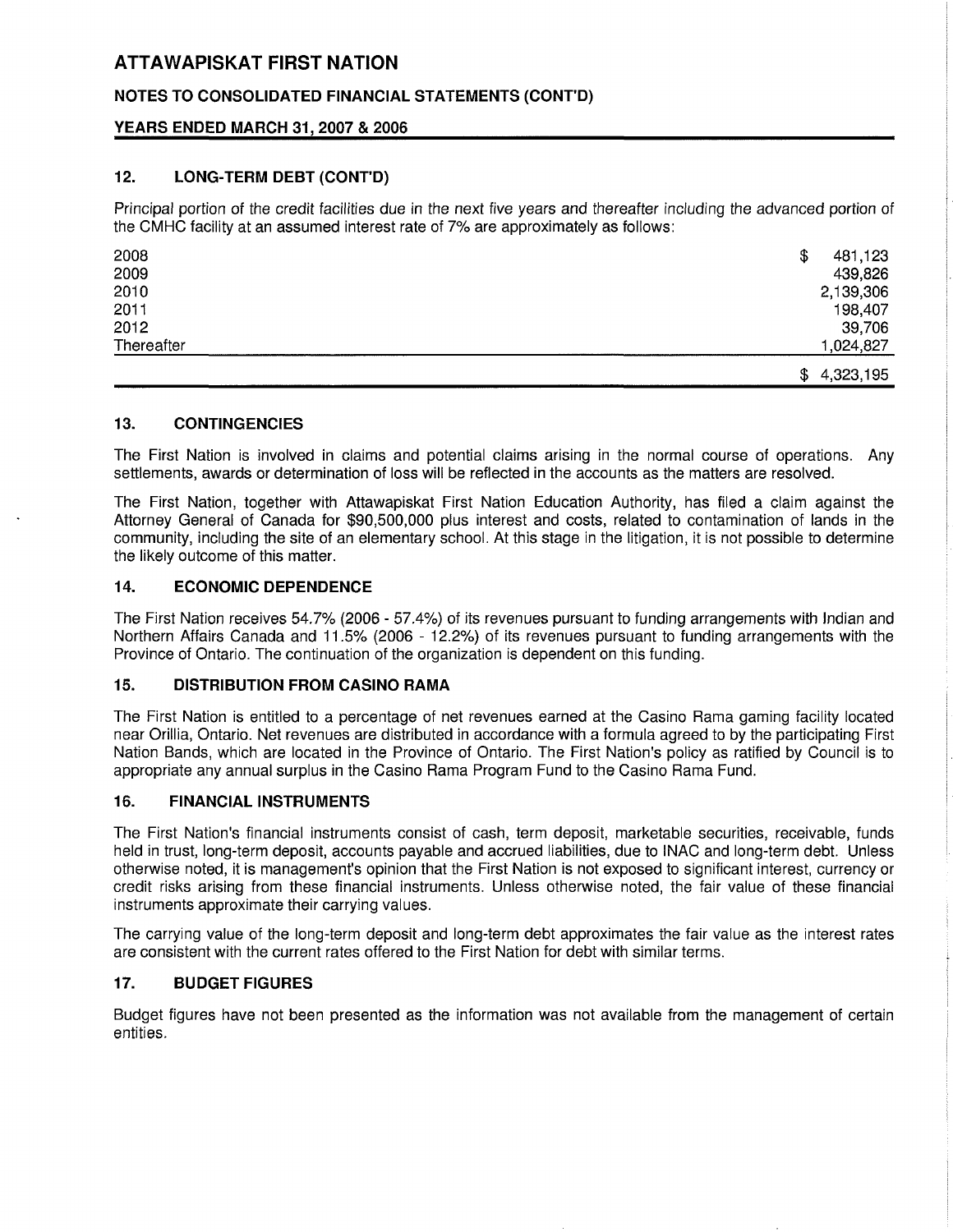# NOTES TO CONSOLIDATED FINANCIAL STATEMENTS (CONT'D)

# YEARS ENDED MARCH 31, 2007 & 2006

# 18. PRIOR PERIOD ADJUSTMENT

The March 31, 2006 financial statements have been restated to reinstate \$2,799,717 of Indian and Northern Affairs Canada deferred funding related to the flood dyke project which was taken into revenue in the 2006 fiscal year pursuant to managements' opinion at that time. Discussions with Indian and Northern Affairs Canada are ongoing.

# 19. COMPARATIVE FIGURES

Certain comparative figures have been restated to conform with the current year's presentation.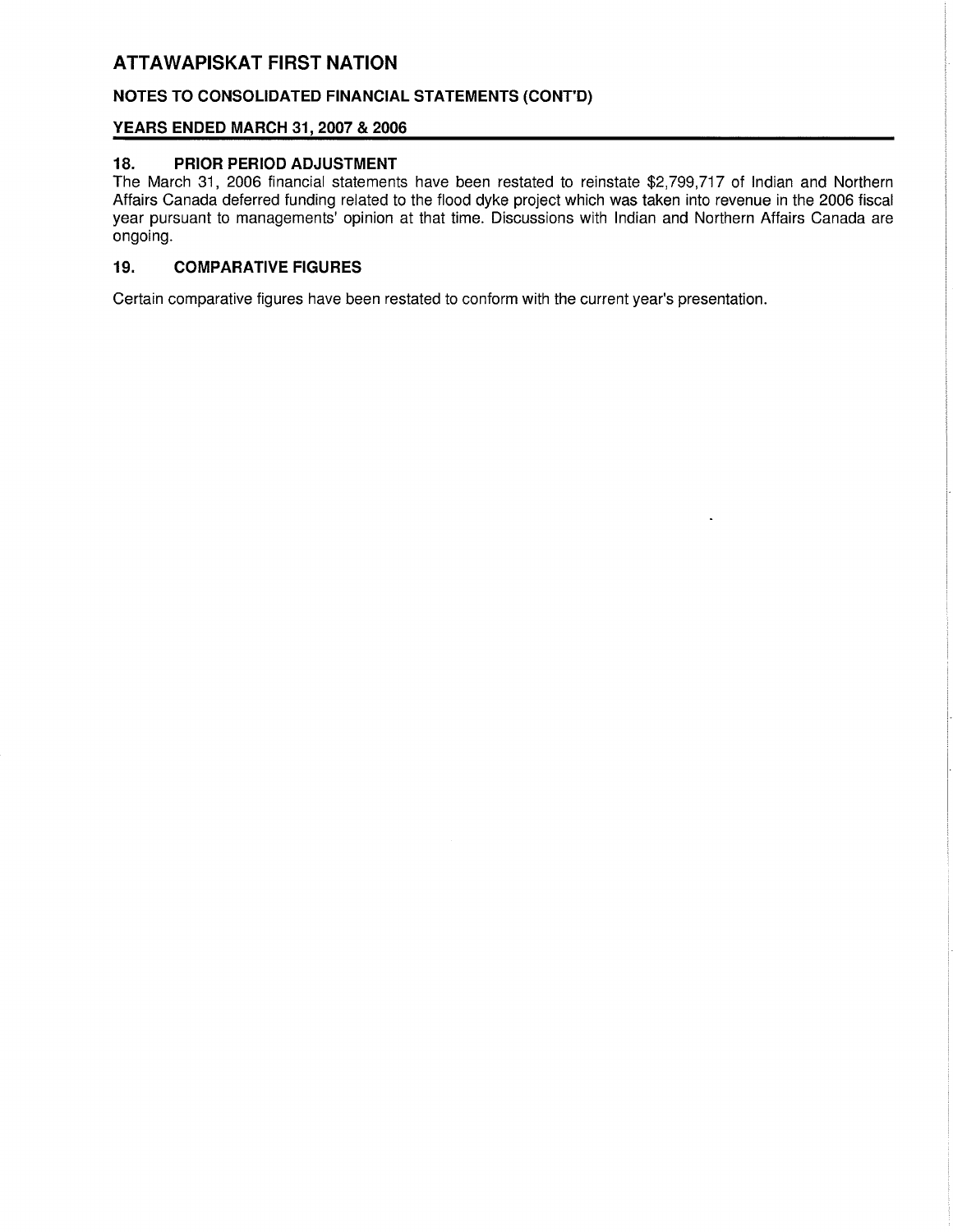# CONSOLIDATED STATEMENT OF FINANCIAL ACTIVITIES - OPERATING FUND

## YEARS ENDED MARCH 31

|                                                 | 2007           | 2006           |
|-------------------------------------------------|----------------|----------------|
| <b>REVENUE</b>                                  |                |                |
| Indian and Northern Affairs Canada              | \$16,881,212   | \$16,019,509   |
| Health and Welfare Canada                       | 941,591        | 904,012        |
| Casino Rama                                     | 313,317        | 810,371        |
| Province of Ontario                             | 3,547,067      | 3,410,569      |
| Contracting revenue                             | 4,955,894      | 2,245,925      |
| <b>IBA Trust distributions</b>                  | 531,998        |                |
| Mushkegowuk Council                             | 123,891        | 274,896        |
| Canada Mortgage and Housing Corporation         | 164,515        | 150,471        |
| Other federal funding                           | 67,050         | 321,260        |
| Other                                           | 3,308,337      | 3,769,325      |
|                                                 | 30,834,872     | 27,906,338     |
| <b>EXPENDITURES</b>                             |                |                |
| Administration                                  | 2,632,639      | 3,216,382      |
| Capital expenditures                            | 3,369,659      | 3,788,603      |
| Debt service                                    | 637,963        | 739,912        |
| Program delivery                                | 12,077,263     | 9,390,519      |
| Wages and employee benefits                     | 11,807,068     | 10,988,782     |
| Write down (recovery) of accounts receivable    | (113, 612)     | 483,884        |
|                                                 | 30,410,980     | 28,608,082     |
| <b>EXCESS OF REVENUE OVER EXPENDITURES</b>      | 423,892        | (701, 744)     |
| DEFICIENCY IN OPERATING FUND, beginning of year | (3,622,613)    | (2,433,212)    |
| APPROPRIATION TO CMHC REPLACEMENT RESERVE FUNDS | (18,500)       | (18,500)       |
| APPROPRIATION FROM (TO) CASINO RAMA FUND        | 451,282        | (469, 157)     |
| DEFICIENCY IN OPERATING FUND, end of year       | \$ (2,765,939) | \$ (3,622,613) |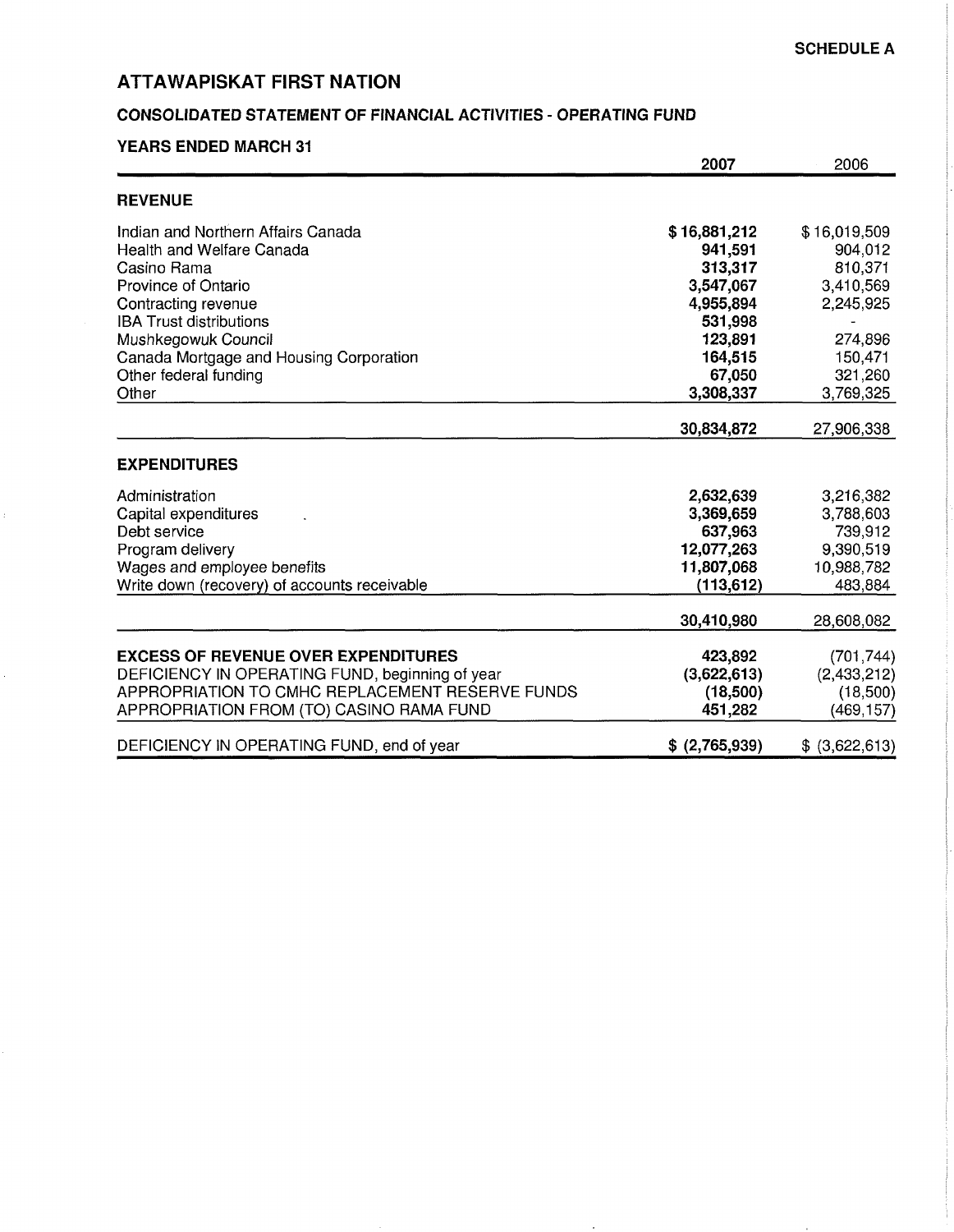# CONSOLIDATED STATEMENT OF FINANCIAL ACTIVITIES - CAPITAL FUND

|  | <b>YEARS ENDED MARCH 31</b> |  |
|--|-----------------------------|--|
|  |                             |  |

|                                                                                                                     | 2007                        | 2006                       |
|---------------------------------------------------------------------------------------------------------------------|-----------------------------|----------------------------|
| <b>REVENUE</b>                                                                                                      |                             |                            |
| Principal portion of long-term debt service expensed in other funds<br>Capital expenditures expensed in other funds | S<br>342,571<br>3,369,659   | \$<br>490,384<br>3,788,603 |
|                                                                                                                     | 3,712,230                   | 4,278,987                  |
| <b>EXPENDITURES</b>                                                                                                 |                             |                            |
| Amortization                                                                                                        | 4,964,877                   | 4,319,947                  |
| DEFICIENCY OF REVENUE OVER EXPENDITURES<br>EQUITY IN CAPITAL FUND, beginning of year                                | (1, 252, 647)<br>47,555,635 | (40, 960)<br>47,596,595    |
| EQUITY IN CAPITAL FUND, end of year                                                                                 | \$46,302,988                | \$47,555,635               |

 $\bar{z}$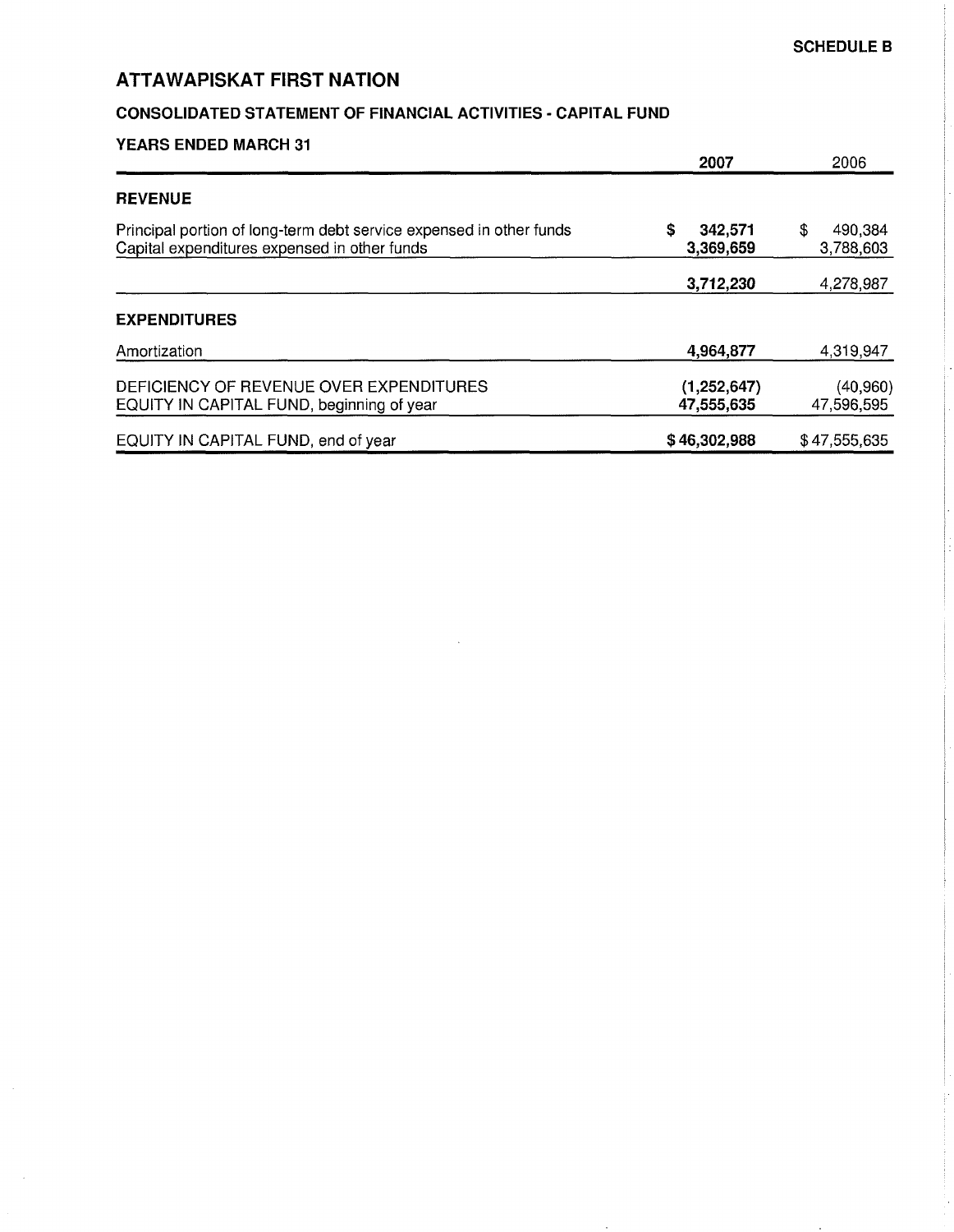# CONSOLIDATED STATEMENT OF FINANCIAL ACTIVITIES - INAC TRUST FUND

# YEARS ENDED MARCH 31

|                                                          | 2007 |                  | 2006                   |  |
|----------------------------------------------------------|------|------------------|------------------------|--|
| <b>REVENUE</b>                                           |      |                  |                        |  |
| Interest<br>EQUITY IN INAC TRUST FUND, beginning of year |      | 3.164<br>143,080 | \$<br>9.158<br>133,922 |  |
| EQUITY IN INAC TRUST FUND, end of year                   |      | 146,244          | \$<br>143,080          |  |

 $\ddot{\phantom{a}}$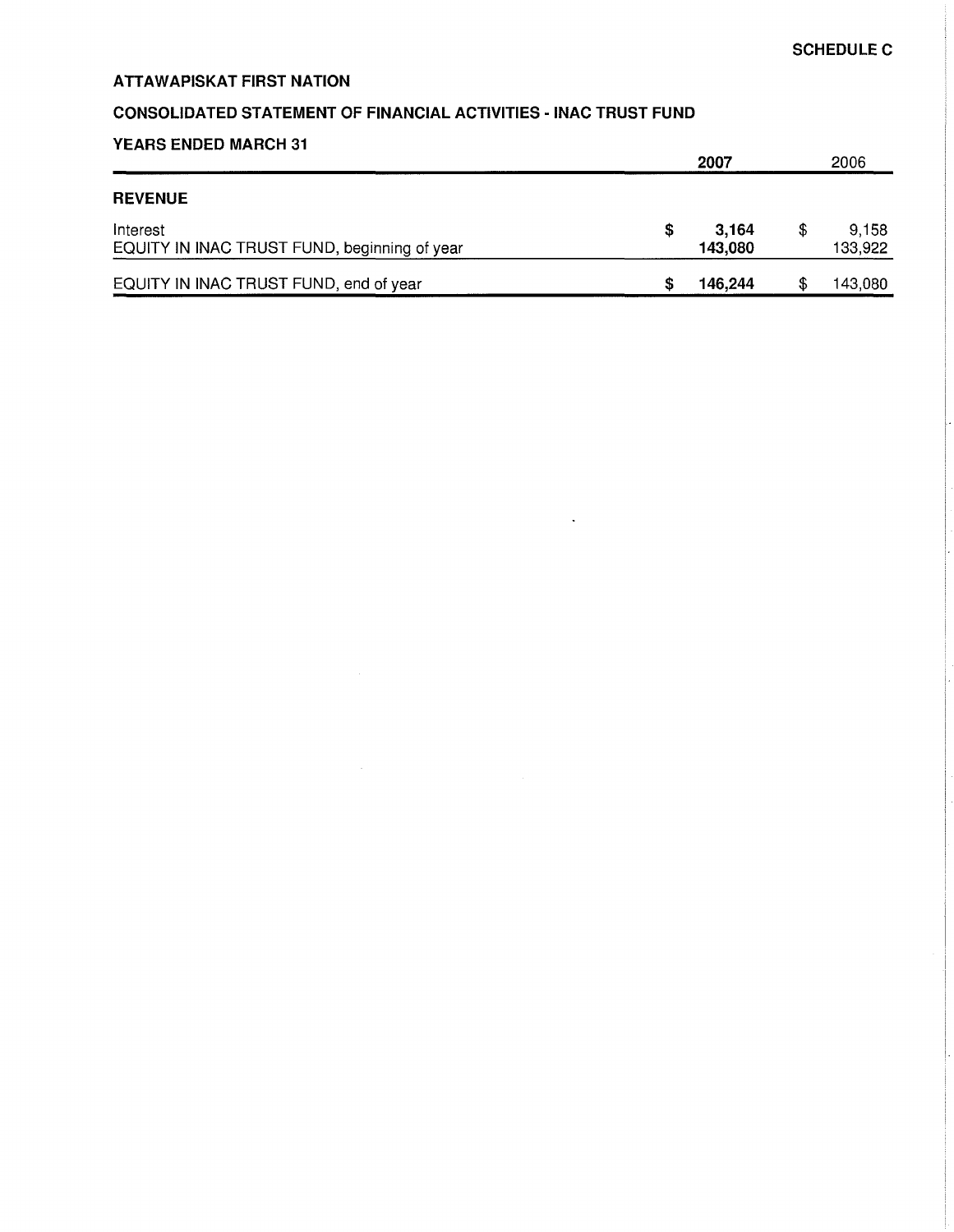# CONSOLIDATED STATEMENT OF FINANCIAL ACTIVITIES - CASINO RAMA FUND

#### YEARS ENDED MARCH 31 2007 2006 EQUITY IN CASINO RAMA FUND, beginning of year APPROPRIATION FROM (TO) OPERATING FUND \$ 1,213,684 \$ 744,527<br>(451,282) 469,157  $(451,282)$ EQUITY IN CASINO RAMA FUND, end of year **\$ 762,402** \$ 1,213,684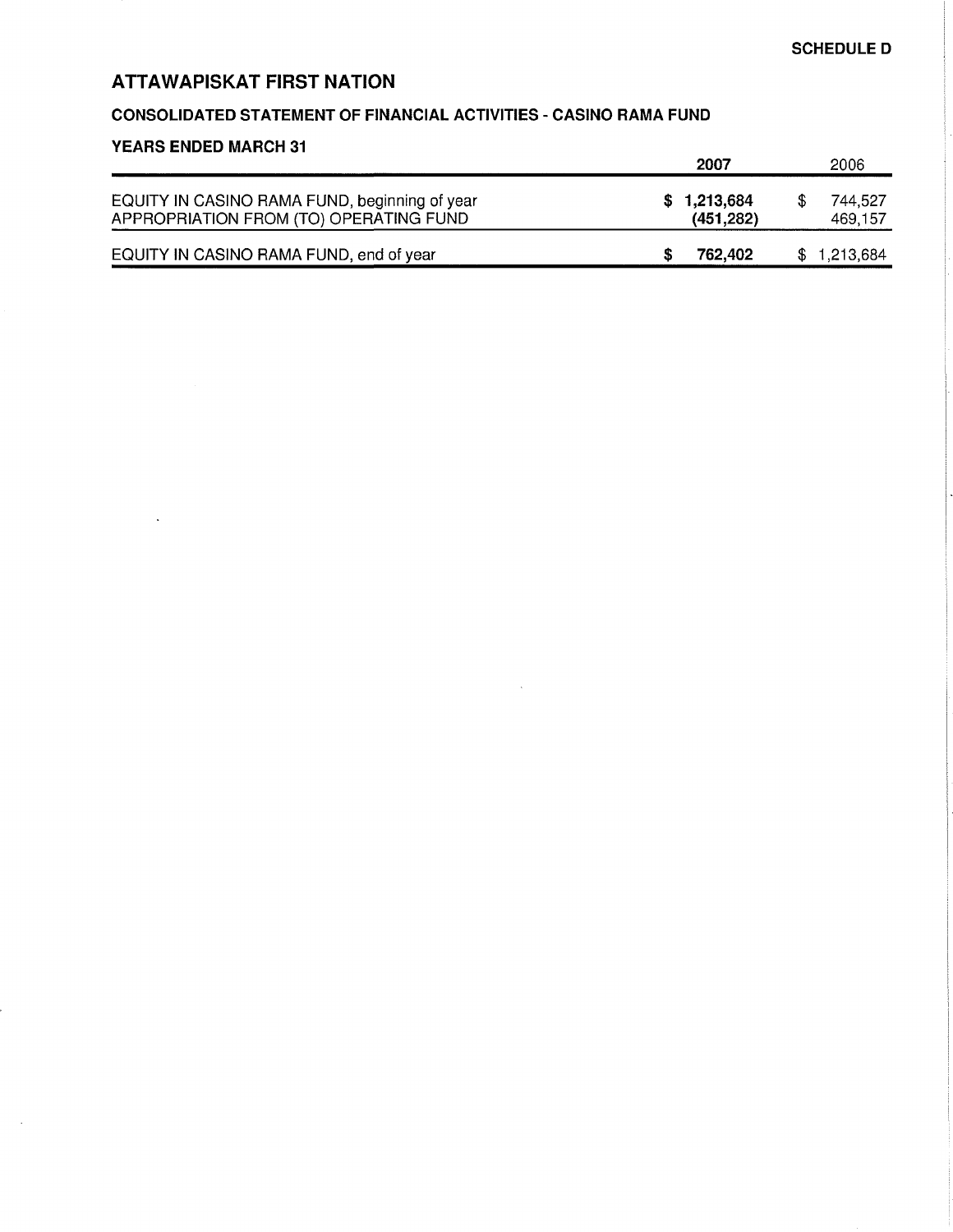## CONSOLIDATED STATEMENT OF FINANCIAL ACTIVITIES - CMHC REPLACEMENT RESERVE FUNDS

### YEARS ENDED MARCH 31

|                                                                                                  | 2007              | 2006              |
|--------------------------------------------------------------------------------------------------|-------------------|-------------------|
| EQUITY IN CMHC REPLACEMENT RESERVE FUNDS, beginning of year<br>APPROPRIATION FROM OPERATING FUND | 269,559<br>18.500 | 251,059<br>18,500 |
| EQUITY IN CMHC REPLACEMENT RESERVE FUNDS, end of year                                            | 288,059           | 269,559           |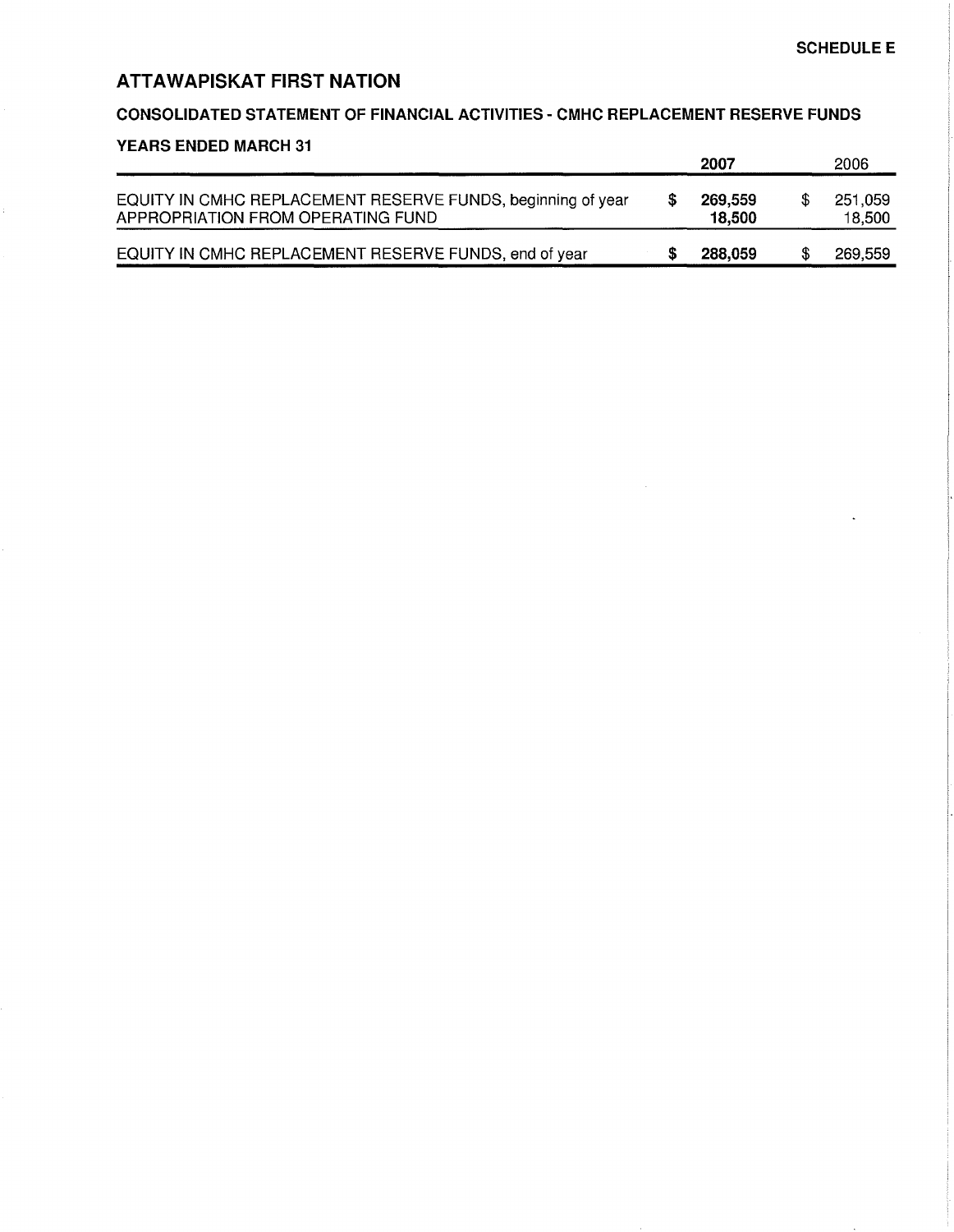



Telephone: (705) 264-9484 Fax: (705) 264-0788 inform@rosspope.com www.rosspops.com

# DERIVATIVE REPORT BY THE AUDITOR

To the members of Attawapiskat First Nation

We have audited the consolidated financial statements of Attawapiskat First Nation as at March 31, 2007 and for the year then ended and reported on December 18, 2007.

A Consolidated Schedule of Salaries, Honouraria and Travel Expenditures (Schedule F) is required to be presented to the membership of Attawapiskat First Nation pursuant to the funding arrangement between Attawapiskat First Nation and Indian and Northern Affairs Canada. The Schedule has been compiled by the management of Attawapiskat First Nation from their records. For the purposes of understanding our involvement with this Schedule, please note that:

We have audited and separately reported on the consolidated financial statements;

Our audit was conducted for the purposes of forming an opinion on the financial statements taken as a whole;

The attached Schedule is presented for the purpose of forming an opinion for the membership and the Department of Indian and Northern Affairs Canada and does not form part of the consolidated financial statements; and

The Schedule has been subjected to the auditing procedures applied to the audit of the consolidated financial statements taken as a whole.

During the course of the aforementioned audit, we encountered no discrepancies on this Schedule. However, no procedures have been carried out on this Schedule in addition to those necessary to form an opinion on the consolidated financial statements taken as a whole.

This report has been prepared in accordance with the applicable Assurance and Related Services Guideline issued by the Canadian Institute of Chartered Accountants.

Ross, Pope & Company

Timmins, Ontario December 18, 2007

Ross, Pope & Company Chartered Accountants Licensed Public Accountants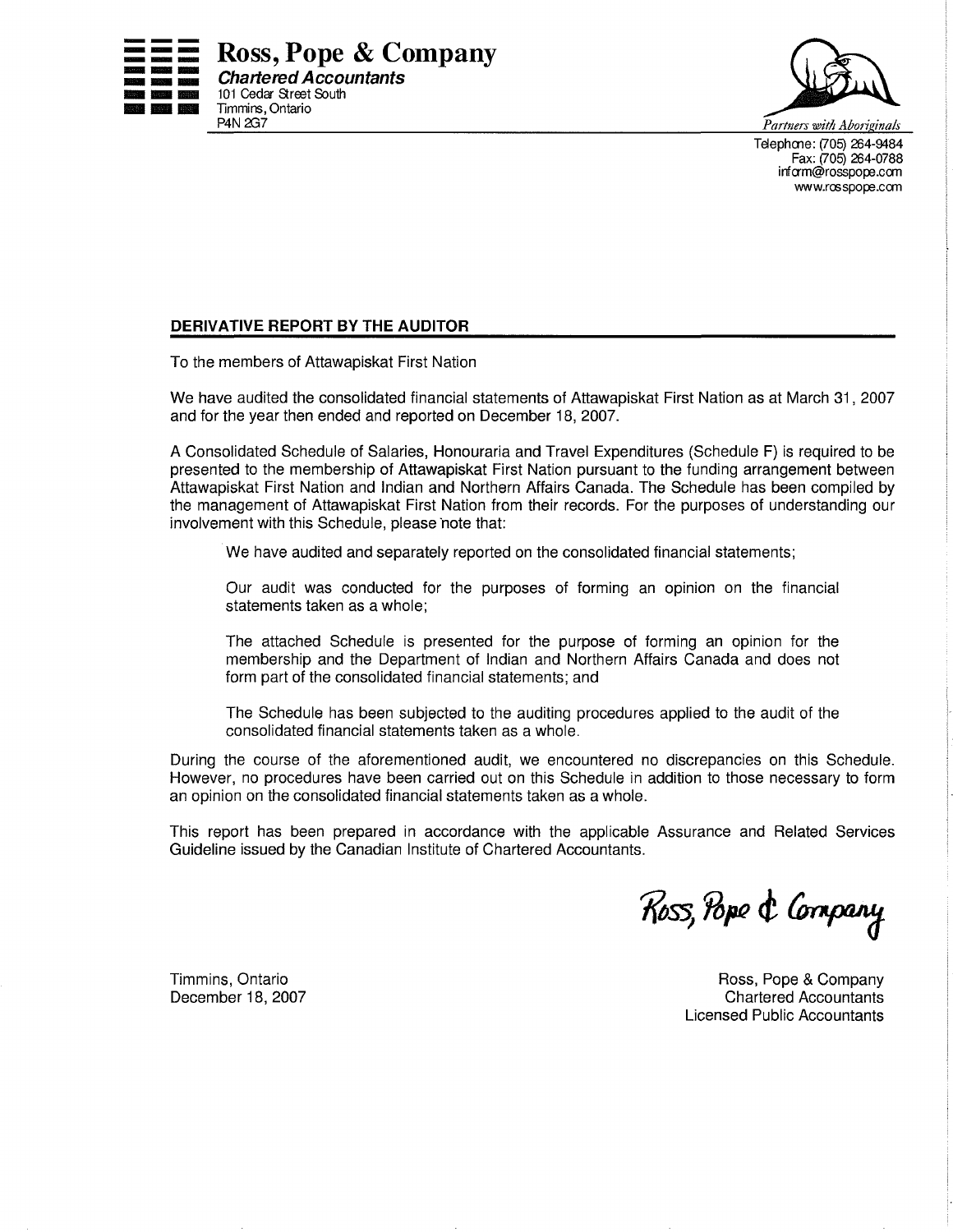# CONSOLIDATED SCHEDULE OF SALARIES, HONOURARIA AND TRAVEL EXPENDITURES

# YEAR ENDED MARCH 31, 2007

# (UNAUDITED - SEE DERIVATIVE REPORT BY THE AUDITOR)

In accordance with the reporting requirements of Indian and Northern Affairs Canada, payments made to First Nation officials were as follows:

|                                         | Number<br>of Months | Salary and<br>Honouraria | Travel<br><b>Expenses</b> | Other<br>Remuneration | Total   |
|-----------------------------------------|---------------------|--------------------------|---------------------------|-----------------------|---------|
| <b>ELECTED OFFICIALS</b>                |                     | \$                       | \$                        | \$                    | \$      |
| Chief - Mike Carpenter                  | 12                  | 51,921                   | 4,397                     |                       | 56,318  |
| Deputy Chief - Miriam Wesley            | 12                  | 44,550                   | 5,500                     |                       | 50,050  |
| Councillors                             |                     |                          |                           |                       |         |
| Steve Hookimaw                          | 12                  | 8,370                    | 155                       |                       | 8,525   |
| Andrew Koostachin                       | 12                  | 8,580                    | 1,035                     |                       | 9,615   |
| George Hookimaw                         | 12                  | 8,580                    |                           |                       | 8,580   |
| Jackie Shisheesh                        | 12                  | 8,580                    |                           |                       | 8,580   |
| Michael Shisheesh                       | 12                  | 16,500                   |                           |                       | 16,500  |
| Remi Fireman                            | 12                  | 9,240                    |                           |                       | 9,240   |
| Thomas Tookate                          | 12                  | 7,530                    |                           |                       | 7,530   |
| Xavier Hookimaw                         | 12                  | 9,570                    |                           |                       | 9,570   |
| Douglas Kebokee                         | 12                  | 8,580                    | 5,041                     |                       | 13,621  |
| Christine Kataquapit                    | 12                  | 12,196                   | 153                       |                       | 12,349  |
| Daniel Bird                             | 12                  | 9,020                    | 734                       |                       | 9,754   |
| <b>UNELECTED OFFICIALS</b>              |                     |                          |                           |                       |         |
| Band Manager - Ignace Gull              | 12                  | 54,007                   | 15,372                    |                       | 69,379  |
| Co-Manager - George Lanouette           | 12                  | 122,000                  | 51,001                    |                       | 173,001 |
| Manager of Day Care - Theresa Linklater | 12                  | 39,053                   | 4,117                     |                       | 43,170  |
| Welfare Admin. - Valerie Wesley         | 6                   | 22,661                   | 3,969                     |                       | 26,630  |
| Welfare Admin. - Ignace Koostachin      | 6                   | 20,001                   |                           |                       | 20,001  |
| Technical Services Manager - Mike Gull  | 12                  | 83,077                   | 43,375                    |                       | 126,452 |